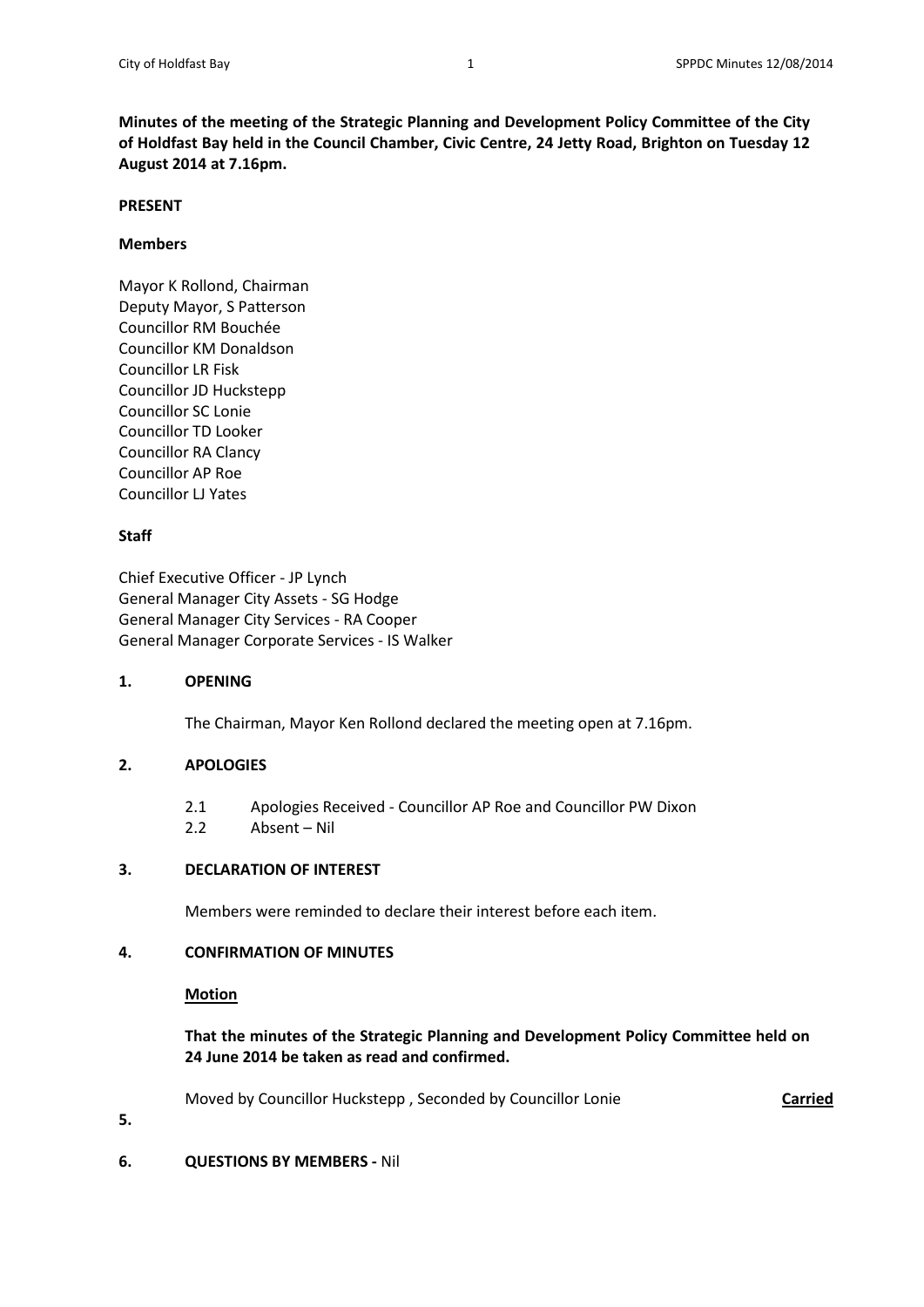### **7. MOTIONS ON NOTICE -** Nil

### **8. ADJOURNED ITEMS -** Nil

### **9. REPORTS BY OFFICERS**

# 9.1 **Minda North Brighton Campus Development Plan Amendment – correspondence from Minister for Plaqnning** (Report No: 248/14)

Council has received correspondence from the Minister for Planning requesting an update on the progress of the Minda North Brighton Campus Development Plan Amendment (DPA). The Minister has requested that the DPA be released for public consultation by no later than 16 September 2014, which would encompass Council's caretaker period. The Minister has also indicated that he may consider lapsing the DPA and initiating a Ministerial DPA if this consultation timeframe is not met.

The purpose of this report is to provide an update to Council on the DPA and seek endorsement on a response to the Minister.

#### **Motion**

**That the Committee recommends that:** 

- **1. Council not release the draft Minda North Brighton Campus Development Plan Amendment for public consultation during the Council Caretaker Period.**
- **2. Council endorse the draft letter of response to the Minister for Planning located at Attachment 2 to Report 248/14 in relation to the Minda North Brighton Campus Development Plan Amendment.**

Moved Councillor Looker, Seconded Councillor Yates **Carried**

# 9.2 **Seacliff Park Residential and Centre Development Plan Amendment – for Agency Consultation** (Report No: 250/14)

A draft Seacliff Park Residential and Centre Development Plan Amendment (DPA) has been jointly prepared between the City of Marion and the City of Holdfast Bay. The total affected area straddles both council areas and is bounded by Scholefield Road (north), Ocean Boulevard and Clubhouse Road (east), Newland Avenue (west) and Quarry Haulage Road (south). The area affected within the City of Holdfast Bay is located at 29 and 17-27 Scholefield Road, Seacliff (Les Scott Reserve: Allotment 23, Section 244 FP 148861, Volume 5743, Folio 866 and Allotment 11, Section 197, DP 17780, Volume 5774 on Folio 145).

The proposed amendments will facilitate mixed use development incorporating residential development and an activity centre.